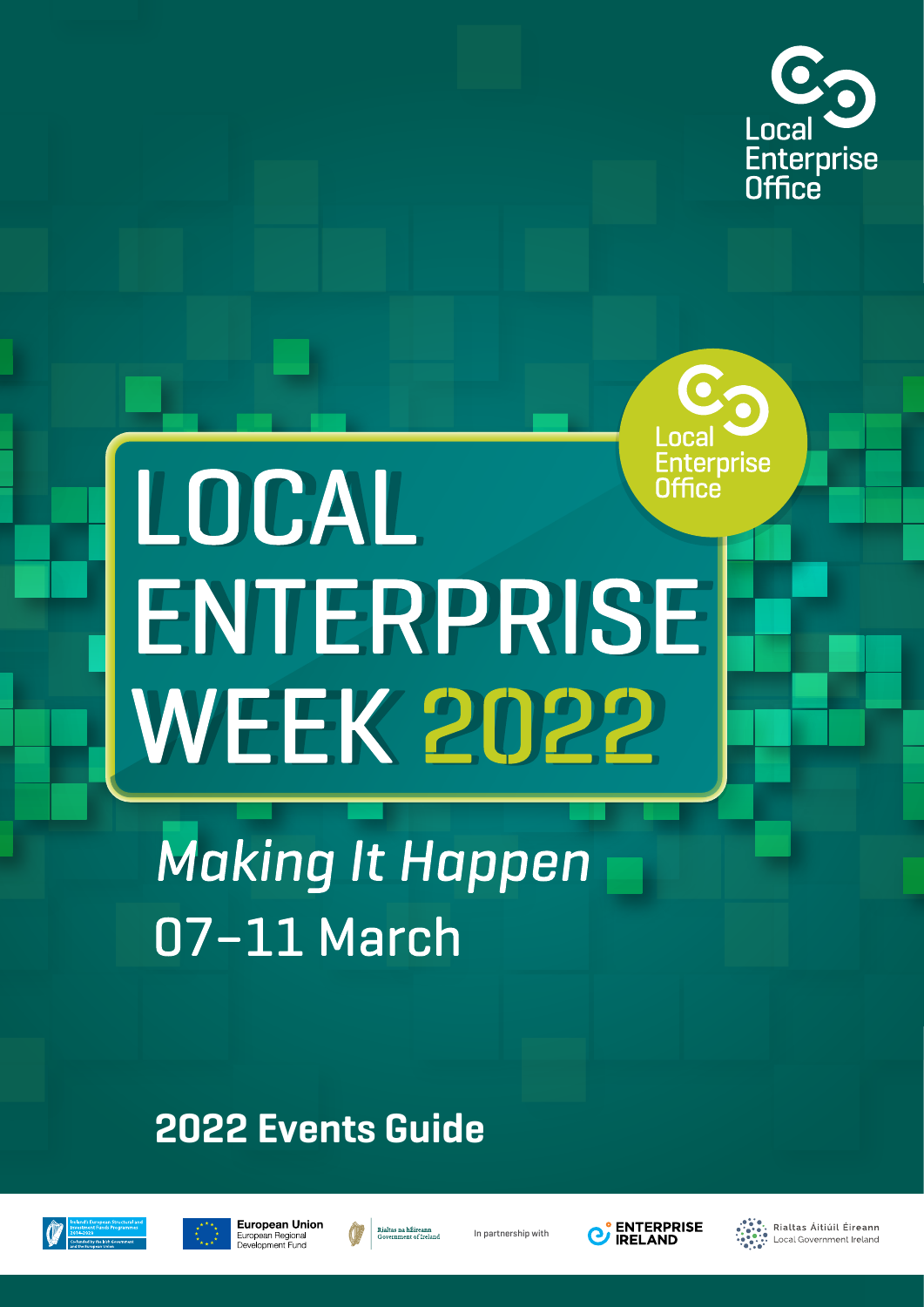#### *#MakingItHappen* **Local Enterprise Week 2022!**

Local Enterprise Week is organised every year by the 31 Local Enterprise Offices across the country. Taking place from Monday 7th to Friday 11th March, each Local Enterprise Office has it's own programme of events. Check out the full line up in this brochure.

In addition, business owners from across the country are invited to attend our SPOTLIGHT EVENTS. These events which are organised by individual Local Enterprise Offices and open to every business, no matter wherever you're based. You'll see them marked with a star throughout the brochure.

We invite you to use Local Enterprise Week to make time for you and your business. Be informed and inspired by a great lineup of speakers and topics throughout the week. Discover the supports and programmes available to help your business to thrive. Book your place today at *LocalEnterprise.ie/Week*

| Spotlight events are free of charge and are highlighted in this brochure with a $\blacklozenge$ |                                                                                                                                                                                                                                                                                                                                                                                                                                                                                                                                                                                                                                                                                                                         |  |
|-------------------------------------------------------------------------------------------------|-------------------------------------------------------------------------------------------------------------------------------------------------------------------------------------------------------------------------------------------------------------------------------------------------------------------------------------------------------------------------------------------------------------------------------------------------------------------------------------------------------------------------------------------------------------------------------------------------------------------------------------------------------------------------------------------------------------------------|--|
| <b>Monday 07 March</b>                                                                          |                                                                                                                                                                                                                                                                                                                                                                                                                                                                                                                                                                                                                                                                                                                         |  |
| <b>Time</b>                                                                                     | <b>Details</b>                                                                                                                                                                                                                                                                                                                                                                                                                                                                                                                                                                                                                                                                                                          |  |
| 9.30am to<br>10.45am                                                                            | <b>Drive Growth By Digitising Your Business</b><br>Digitalisation can drive efficiency and effectiveness in your business. Discover how to automate processes, improve efficiency and<br>connect your software applications to streamline operations. Learn from companies who have already digitised and seen the benefits.<br>And find out about the Local Enterprise Office Digital Voucher that can help kickstart the digitalistion process in your business.<br>Hosted by Joan Mulvihill Digitialisation Lead at Siemens, this event will be entrepreneur led and feature an interactive panel discussion.<br>Open to all & organised by Local Enterprise Office Dublin City   Price: FREE   Bookings: Click Here |  |
|                                                                                                 | Food: Consumer Trends in 2022. Hear from Ireland's leading food experts                                                                                                                                                                                                                                                                                                                                                                                                                                                                                                                                                                                                                                                 |  |
| 2pm to<br>3.30pm                                                                                | What changes in consumer behaviour can the food industry expect this year? How will this affect your food business? What<br>opportunities await? Join us to hear the latest Bord Bia research and a panel of industry experts discuss trends and insights into how<br>the consumer will behave for 2022 and beyond.                                                                                                                                                                                                                                                                                                                                                                                                     |  |
|                                                                                                 | This dynamic event for the food industry will interest existing and start-up food producers, farmers, and food operators.                                                                                                                                                                                                                                                                                                                                                                                                                                                                                                                                                                                               |  |
|                                                                                                 | Open to all & organised by Local Enterprise Office Limerick   Price: FREE   Bookings: Click Here                                                                                                                                                                                                                                                                                                                                                                                                                                                                                                                                                                                                                        |  |
| 7pm to<br>8.45pm                                                                                | Retail: Adapting and innovating in an ever-changing trading environment<br>Retailers are, without doubt, some of Ireland's most resilient and innovative entrepreneurs. The trading environment is constantly<br>changing and retailers not only change with them, but lead on innovation.                                                                                                                                                                                                                                                                                                                                                                                                                              |  |
|                                                                                                 | This Spotlight event, designed for retailers, focusses on managing change, developing innovative practices, anticipating customer needs,<br>using multiple channels to reach customers and future trends. Hosted by Retail Consultant Miriam Simon, this inspiring and dynamic<br>session features retailers, Retail Excellence and industry experts.                                                                                                                                                                                                                                                                                                                                                                   |  |
|                                                                                                 | Open to all & organised by Local Enterprise Office Louth   Price: FREE   Bookings: Click Here                                                                                                                                                                                                                                                                                                                                                                                                                                                                                                                                                                                                                           |  |
| <b>Tuesday 08 March</b>                                                                         |                                                                                                                                                                                                                                                                                                                                                                                                                                                                                                                                                                                                                                                                                                                         |  |
| 10am<br>to 12pm                                                                                 | Internationalising Your Business: Developing Export Opportunities in a Digital Age<br>Businesses across Ireland are facing challenges; how to introduce innovation, drive efficiency and run more effectively. Tackle these<br>challenges head-on through Lean. Focus on what the customer values, identify and eliminate waste and inefficiency.                                                                                                                                                                                                                                                                                                                                                                       |  |
|                                                                                                 | This event will introduce Lean Thinking and provide practical actions steps. It will examine how digitalisation can transform business,<br>utilize data, and improve your product offering. Featuring entrepreneurs who have already adopted Lean thinking and expert speakers.                                                                                                                                                                                                                                                                                                                                                                                                                                         |  |
|                                                                                                 | Open to all & organised by Local Enterprise Office South Dublin   Price: Free   Bookings: Click Here                                                                                                                                                                                                                                                                                                                                                                                                                                                                                                                                                                                                                    |  |
| 2pm<br>to 4pm                                                                                   | <b>From Good to Great: Using Lean for a Competitive Edge</b><br>Businesses across Ireland are facing challenges; how to introduce innovation, drive efficiency and run more effectively. Tackle these<br>challenges head-on through Lean. Focus on what the customer values, identify and eliminate waste and inefficiency.                                                                                                                                                                                                                                                                                                                                                                                             |  |
|                                                                                                 | Hosted by award-winning Lean Coach Stuart Nelson of Jigsaw Better Business, this session will feature an interactive workshop to<br>help you get started. You will also meet 4 entrepreneurs who have already adopted Lean thinking and hear Local Enterprise Office and<br>Enterprise Ireland experts about the supports available.                                                                                                                                                                                                                                                                                                                                                                                    |  |
|                                                                                                 | Using the lessons from this practical workshop you can improve profits, customer service and employee engagement. Improve your<br>business by attending this event!                                                                                                                                                                                                                                                                                                                                                                                                                                                                                                                                                     |  |
|                                                                                                 | Open to all & organised by Local Enterprise Office Kildare   Price: FREE   Bookings: Click Here                                                                                                                                                                                                                                                                                                                                                                                                                                                                                                                                                                                                                         |  |
| All Day                                                                                         | International Women's Day international Women's Day<br>International Women's Day 2022 takes place on Tuesday, 8th March with a theme of #BreakTheBias. Local Enterprise Offices across the<br>country will be staging events during the week to mark the occasion. Watch out for local events in your area!                                                                                                                                                                                                                                                                                                                                                                                                             |  |

*#MakingItHappen*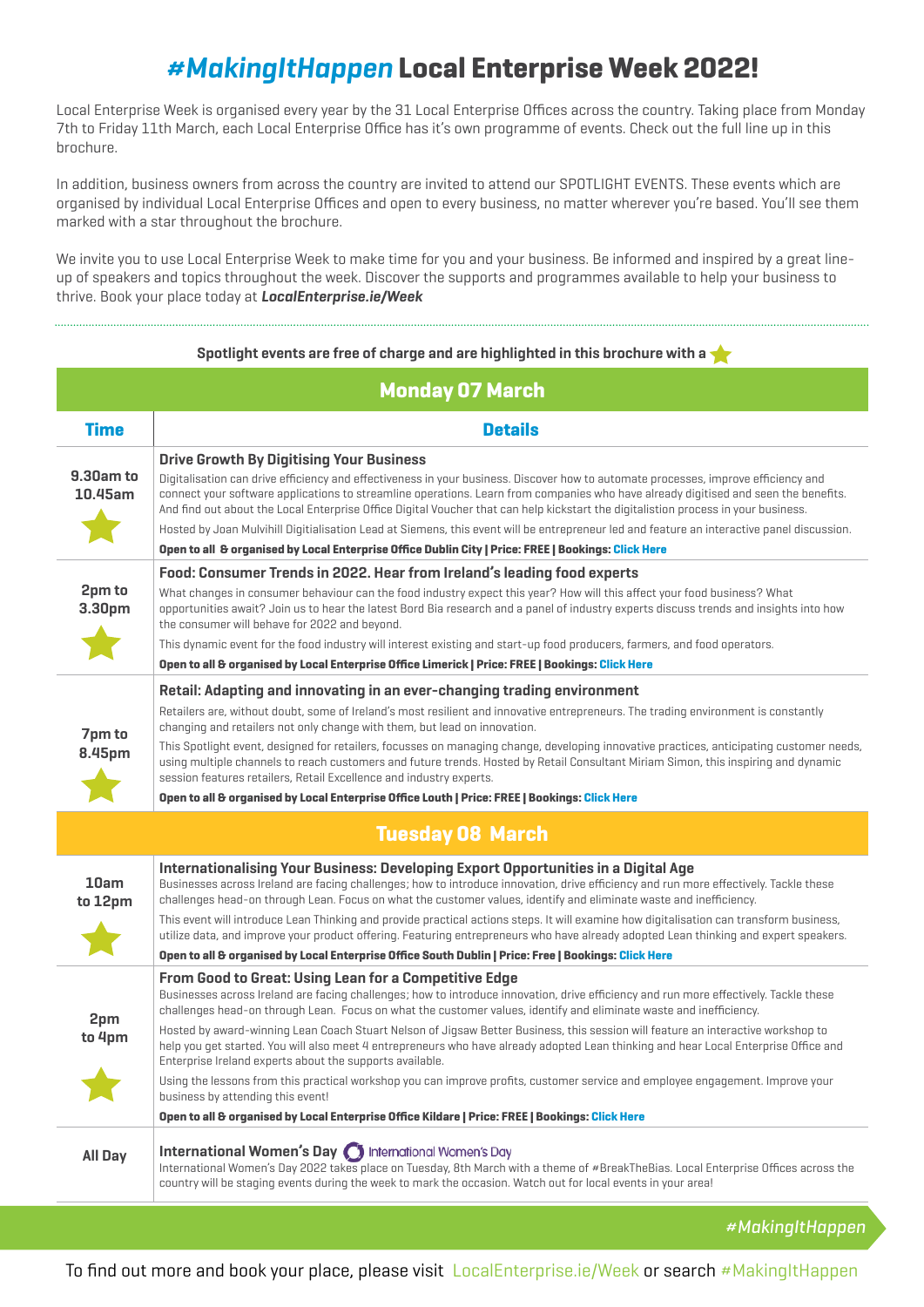| <b>Wednesday 09 March</b>           |                                                                                                                                                                                                                                                                                                                                                                                                                                                                                                                                                                                               |  |
|-------------------------------------|-----------------------------------------------------------------------------------------------------------------------------------------------------------------------------------------------------------------------------------------------------------------------------------------------------------------------------------------------------------------------------------------------------------------------------------------------------------------------------------------------------------------------------------------------------------------------------------------------|--|
| <b>Time</b>                         | <b>Details</b>                                                                                                                                                                                                                                                                                                                                                                                                                                                                                                                                                                                |  |
| 9am<br>to 11am                      | <b>Going Green: Small Steps, Big Impact</b><br>Discover how small steps can have a big impact on your business, your customer, your carbon footprint and the environment.<br>Aimed at small business owners across all sectors, Going Green is about taking one step at a time. Learn about the changes you can make in<br>your own business and the supports available to help you achieve it.                                                                                                                                                                                               |  |
|                                     | Featuring keynote speaker Dr Tara Shine (Change by Degrees) and hosted by Jackie Gowran (Business Weaving), this event will feature<br>business owners who are already Going Green.<br>Open to all. Organised by LEO Cork North & West   Price: Free   Booking: Click Here                                                                                                                                                                                                                                                                                                                    |  |
| 11am to<br>12:30pm                  | <b>Agile Ambition: Funding for Innovation</b><br>The Agile Innovation Fund gives small companies rapid access to funding to develop new technologies, new products or to respond more<br>quickly to develop new market opportunities. Companies can access up to 50% to support new product, process or service development<br>projects, up to a total spend €300,000. Smaller projects may also qualify for 50% grant aid.<br>This event tells the story of two companies who have successfully received this support and provides valuable insights into the online<br>application process. |  |
|                                     | Open to all & organised by Local Enterprise Office Galway   Price: FREE   Booking: Click Here                                                                                                                                                                                                                                                                                                                                                                                                                                                                                                 |  |
| 2pm to<br>4:30pm                    | <b>Intellectual Property: First Steps in Protecting Your Business</b><br>Learn how to identify intellectual property in your business or processes. Aimed at technology, manufacturing, processing and creative<br>industries, this event will help you understand the first steps you need to take in protecting your IP assets.<br>Discover the supports available to you through the Enterprise Europe Network, your Local Enterprise Office, Enterprise Ireland and other                                                                                                                 |  |
|                                     | agencies. And don't miss the opportunity for a one-to-one consultation session with one of our IP experts.                                                                                                                                                                                                                                                                                                                                                                                                                                                                                    |  |
|                                     | Open to all & organised by the Enterprise Europe Network & LEO Donegal, Sligo, Leitrim & New Frontiers North West   Bookings: Click Here                                                                                                                                                                                                                                                                                                                                                                                                                                                      |  |
| <b>Thursday 10 March</b>            |                                                                                                                                                                                                                                                                                                                                                                                                                                                                                                                                                                                               |  |
| 9.30am<br>to 12.30pm                | <b>Future Proofing Your Small Business Using Smart Tech Tools</b>                                                                                                                                                                                                                                                                                                                                                                                                                                                                                                                             |  |
|                                     | Want to work smarter not harder in future? Technology is ever-changing. Business owners are invited to this tech pitstop to learn about<br>emerging technologies that can help futureproof any business.                                                                                                                                                                                                                                                                                                                                                                                      |  |
|                                     | This dynamic, innovative workshop, delivered by Noel Davidson, aims to help small business owners, assess if they are using enough,<br>easily available, smart tech tools to save time and work more efficiently.                                                                                                                                                                                                                                                                                                                                                                             |  |
|                                     | Open to all & organised by Local Enterprise Office Wicklow   Price: FREE   Bookings: Click Here                                                                                                                                                                                                                                                                                                                                                                                                                                                                                               |  |
|                                     | NOTE: This is part 1 of a 2 part series. Session 2 takes place on Thursday 24th March from 09.30-12.30hrs. By registering for the 10th<br>March, you are automatically registered the second session.                                                                                                                                                                                                                                                                                                                                                                                         |  |
| 2pm to<br>4pm                       | Social Media Mashup: Future Opportunities For Your Business.<br>Now, more than ever, it is important that businesses include social media as part of their business strategy. This lively discussion will<br>include which apps you can use to enhance your social media offering, the importance of blogging and vlogging, digital marketing and<br>future trends such as influencer marketing, long form and snackable content.                                                                                                                                                             |  |
|                                     | Hosted by Tereseanne O'Reilly, it includes leading speakers Samantha Kelly the Tweeting Goddess, serial entrepreneur Jordan Casey,<br>creator of Waterford Whispers News Colm Wilkinson and Paul Dower of Waterford in your Pocket.                                                                                                                                                                                                                                                                                                                                                           |  |
|                                     | Open to all & organised by Local Enterprise Office Waterford   Price: FREE   Bookings: Click Here                                                                                                                                                                                                                                                                                                                                                                                                                                                                                             |  |
|                                     | <b>Friday 11 March</b>                                                                                                                                                                                                                                                                                                                                                                                                                                                                                                                                                                        |  |
| 11am to<br>12pm<br>2pm to<br>3.45pm | Boost Your Business Online: How to stand out from the crowd<br>Do you want to maximise your online presence and stand out from the crowd? Have you recently launched or upgraded your website with<br>a Trading Online Voucher?                                                                                                                                                                                                                                                                                                                                                               |  |
|                                     | Join Local Enterprise Office Clare and BrandAmp for this interactive session full of hints and tips on how to boost your business online.<br>Discover how to proactively manage, improve effectiveness, and increase customer acquisition online. All attendees are entered into a<br>draw to be in with a chance to win a FREE SEO Mini Audit.                                                                                                                                                                                                                                               |  |
|                                     | Open to all & organised by Local Enterprise Office Clare   Price: FREE   Bookings: Click Here                                                                                                                                                                                                                                                                                                                                                                                                                                                                                                 |  |
|                                     | <b>Show Me The Money</b><br>Raising finance for your business can be a real challenge. Where do you start? Who is the right lender for your business? How do you<br>apply? How do you improve your chances of getting a positive decision?                                                                                                                                                                                                                                                                                                                                                    |  |
|                                     | Join us for an afternoon online seminar featuring financing experts and organisations that invest in small and start-up businesses,<br>including the Local Enterprise Office, Microfinance Ireland, Enterprise Ireland, SBCI, the Credit Review Office and more.<br>Open to all & organised by Local Enterprise Office Fingal   Price: FREE   Bookings: Click Here                                                                                                                                                                                                                            |  |
|                                     | This will be the closing event of Local Enterprise Week 2022                                                                                                                                                                                                                                                                                                                                                                                                                                                                                                                                  |  |

*#MakingItHappen*